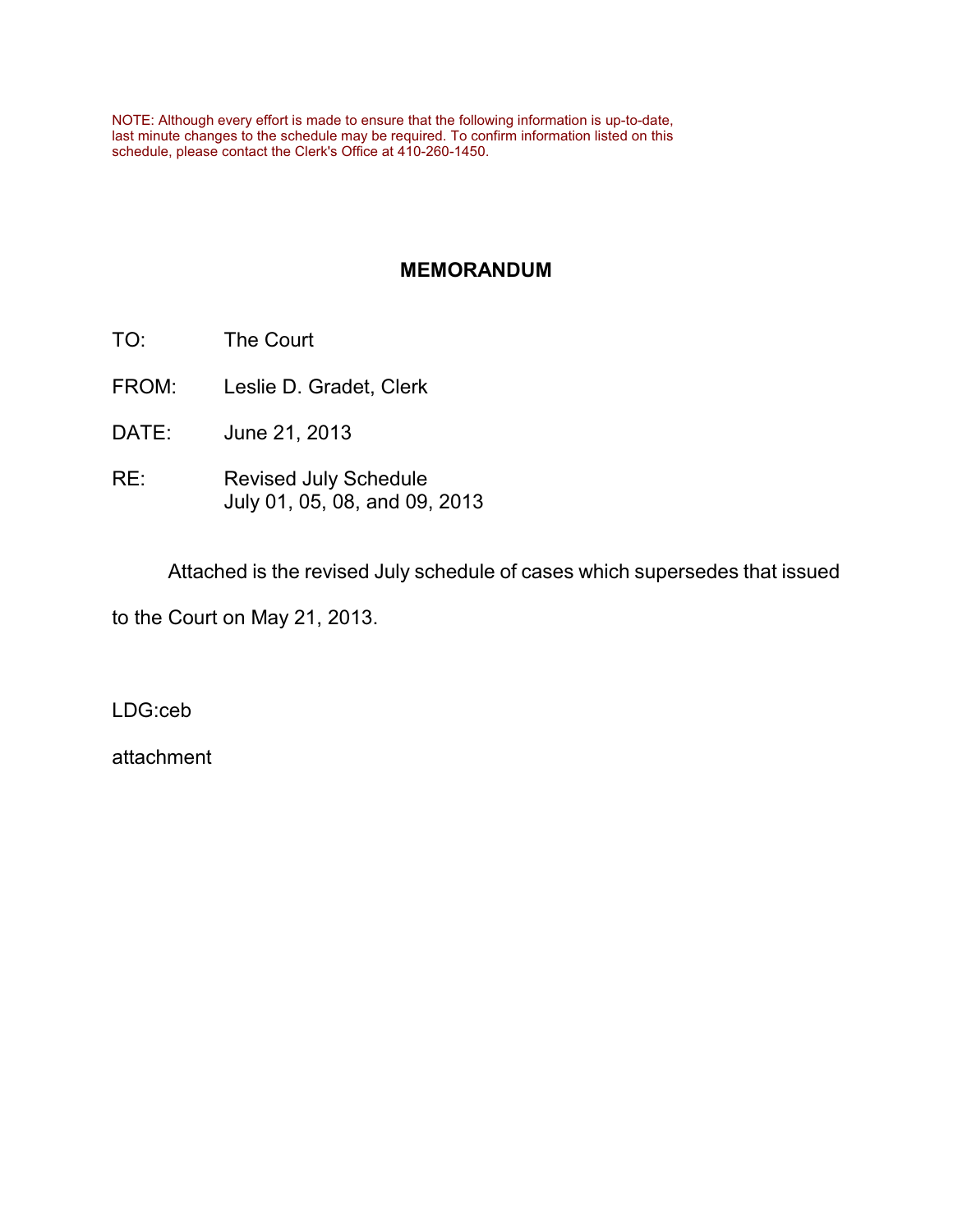#### THE COURT OF SPECIAL APPEALS

### JULY 01, 05, 08, 09, 2013.

### MONDAY, JULY 01, 2013

Courtroom No. 1

| No. 02072/12* Abayomi Ishola vs. Khafilat F. Adewolf     |
|----------------------------------------------------------|
| No. 02158/12* Neely Daniel Johns vs. Jennifer Lynn Moore |
| No. 01939/12* In Re: Joseph B., Leah B. and Michael E.   |

\*8-207(a)

Courtroom No. 2

 No. 02134/12\* In Re: Adoption/Guardianship of Sierra M. and Alissa M. No. 02434/12\* In Re: Adoption/Guardianship of J'Shawn A. and Jy'Asia A. No. 02160/12\* Shirley White et vir vs. Rose George et vir

\*8-207(a)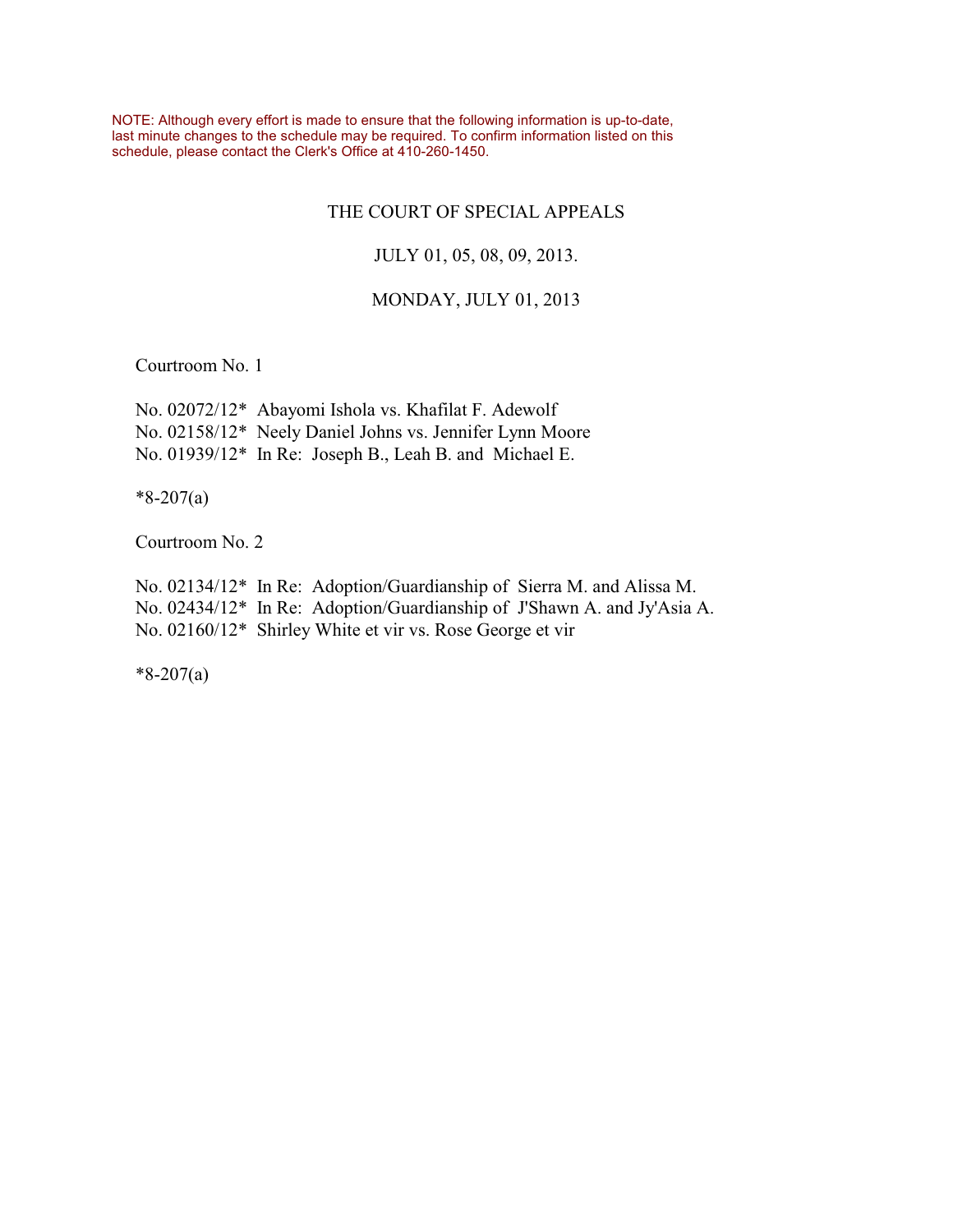#### THE COURT OF SPECIAL APPEALS

#### JULY 01, 05, 08, 09, 2013

#### FRIDAY, JULY 05, 2013 All cases submitted on brief

Courtroom No. 1

- No. 01261/12 Shawn Anthony Johnson vs. State of Maryland
- No. 01250/12 In Re: Tyrell A.
- No. 01151/12 John Fitzgerald Haston vs. State of Maryland
- No. 00873/12 Latif Wayne Lewis vs. State of Maryland
- No. 00785/12 Tavon Davis vs. State of Maryland
- No. 02009/12 Kenneth W. Harris vs. State of Maryland

Courtroom No. 2

No. 02279/12\* In Re: Alicia D.

- No. 01779/12 Elliott Randall Schneider vs. State of Maryland
- No. 01592/12 Jason Ryan Gurley vs. State of Maryland
- No. 01388/12 Willie Edward Chatman vs. State of Maryland
- No. 01297/12 Kenneth Williams vs. State of Maryland
- No. 01542/12 Eric Hinton vs. State of Maryland
- No. 01316/12 Trebor Woodard vs. State of Maryland
- No. 00994/12 Christopher Leroy Williams vs. State of Maryland

\*8-207(a)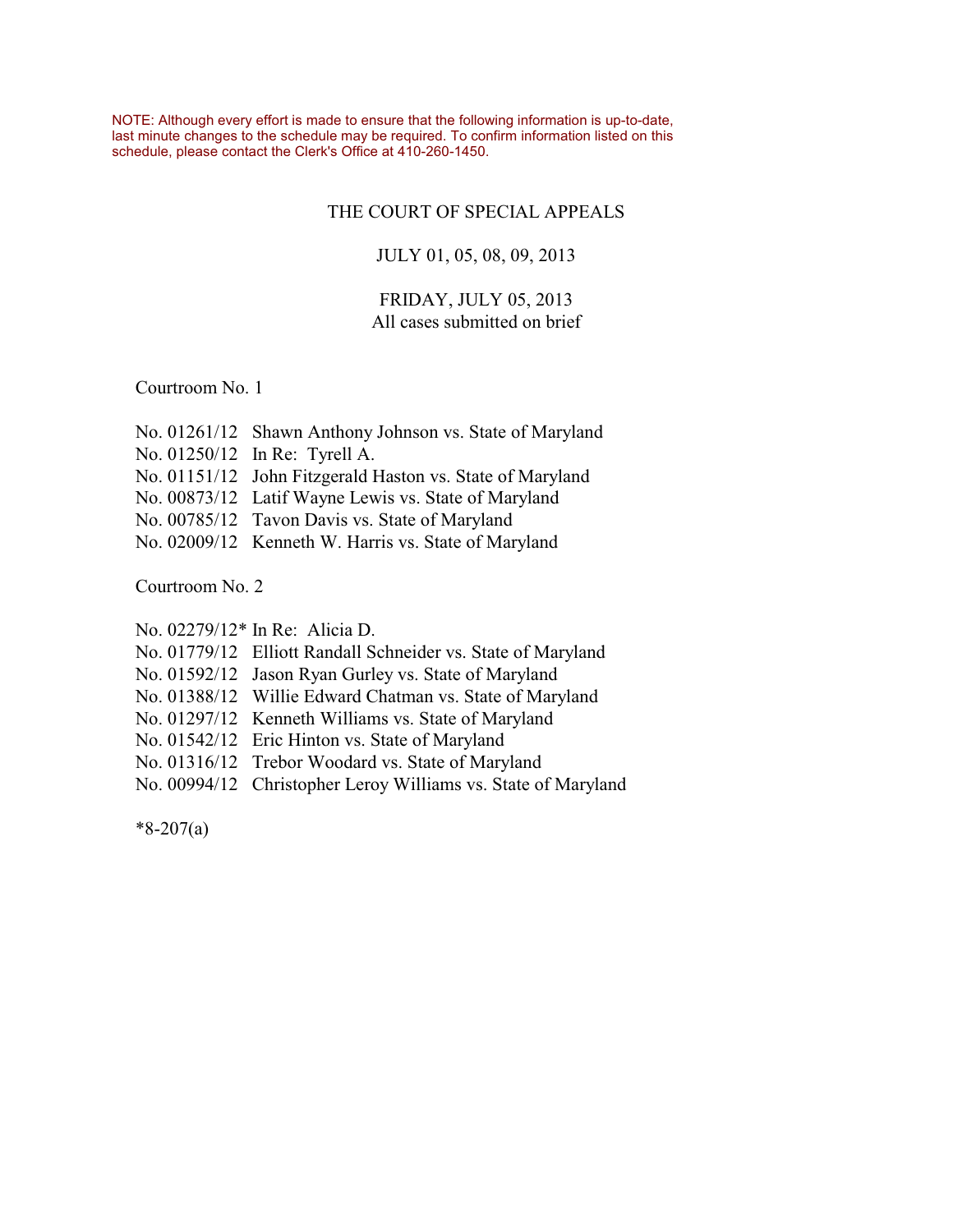#### THE COURT OF SPECIAL APPEALS

### JULY 01, 05, 08, 09, 2013

## MONDAY, JULY 08, 2013 All cases submitted on brief

Courtroom No. 1

| No. 00568/12* Kendall Smith vs. Yulanda Swindell et al. |
|---------------------------------------------------------|
| No. 00619/12 Jack Wyatt vs. State of Maryland           |
| No. 00192/12 Ralph Johnston, Jr. vs. State of Maryland  |
| No. 01657/12 Jeremy Ryan McGrady vs. State of Maryland  |
| No. 01609/12 Troy Antoine Frazier vs. State of Maryland |

\*8-207(a)

Courtroom No. 2

|  | No. 02389/12* In Re: Shanice B.                         |
|--|---------------------------------------------------------|
|  | No. 02705/11 Orlando Grant Dennis vs. State of Maryland |
|  | No. 00646/12 Shahid Turner vs. State of Maryland        |
|  | No. 01513/12 Jack A. Hill vs. State of Maryland         |
|  | No. 00642/12 Christina M. Petr vs. State of Maryland    |
|  |                                                         |

\*8-207(a)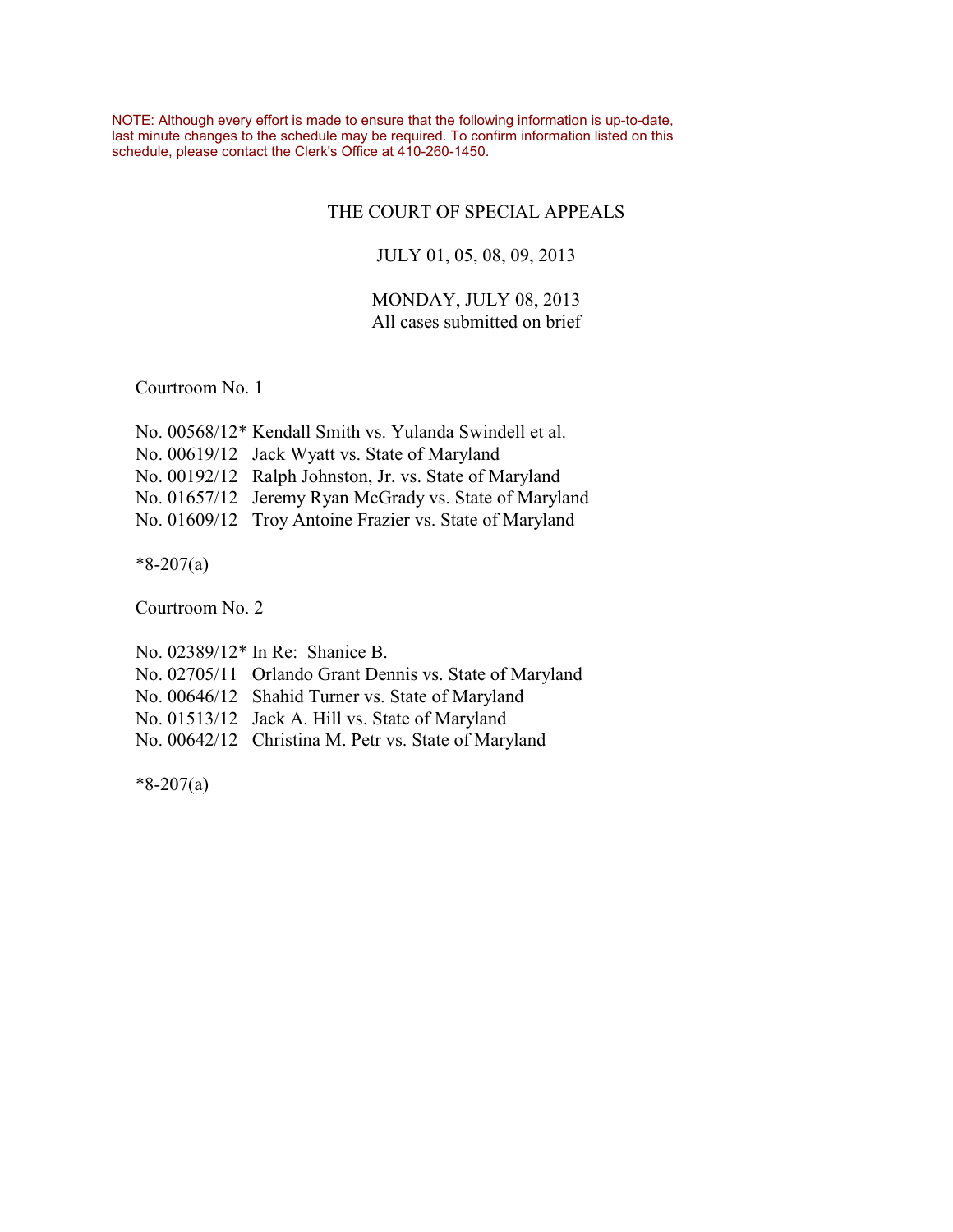#### THE COURT OF SPECIAL APPEALS

#### JULY 01, 05, 08, 09, 2013

## TUESDAY, JULY 09, 2013 All cases submitted on brief

Courtroom No. 1

|  | No. 00583/12 Tracey Vincent vs. State of Maryland        |
|--|----------------------------------------------------------|
|  | No. 00180/12 Keith Terrill Webb vs. State of Maryland    |
|  | No. 01511/12 Reginald Thomas Green vs. State of Maryland |
|  | No. 01848/12 Michael Moss vs. State of Maryland          |
|  | No. 01749/12 Keenan Blaine Houston vs. State of Maryland |
|  | No. 01980/12 Donte Cornish vs. State of Maryland         |
|  | No. 01736/12 Robert Edward Twyman vs. State of Maryland  |
|  | No. 00630/12 Gary C. Clayton vs. State of Maryland       |
|  | No. 01935/12 Shannon Lee Cline vs. State of Maryland     |
|  |                                                          |

Courtroom No. 2

| No. 01059/12 Terance Garner vs. State of Maryland   |
|-----------------------------------------------------|
| No. 01306/12 Rickey Hall vs. State of Maryland      |
| No. 01594/12 John Johnson vs. State of Maryland     |
| No. 00985/12 Davon Butler vs. State of Maryland     |
| No. 01938/12 John F. Long vs. State of Maryland     |
| No. 02028/12 Ronnie E. Domer vs. State of Maryland  |
| No. 01927/12 Tyrell J. Dotson vs. State of Maryland |
| No. 01849/12 Wilner Moncher vs. State of Maryland   |
|                                                     |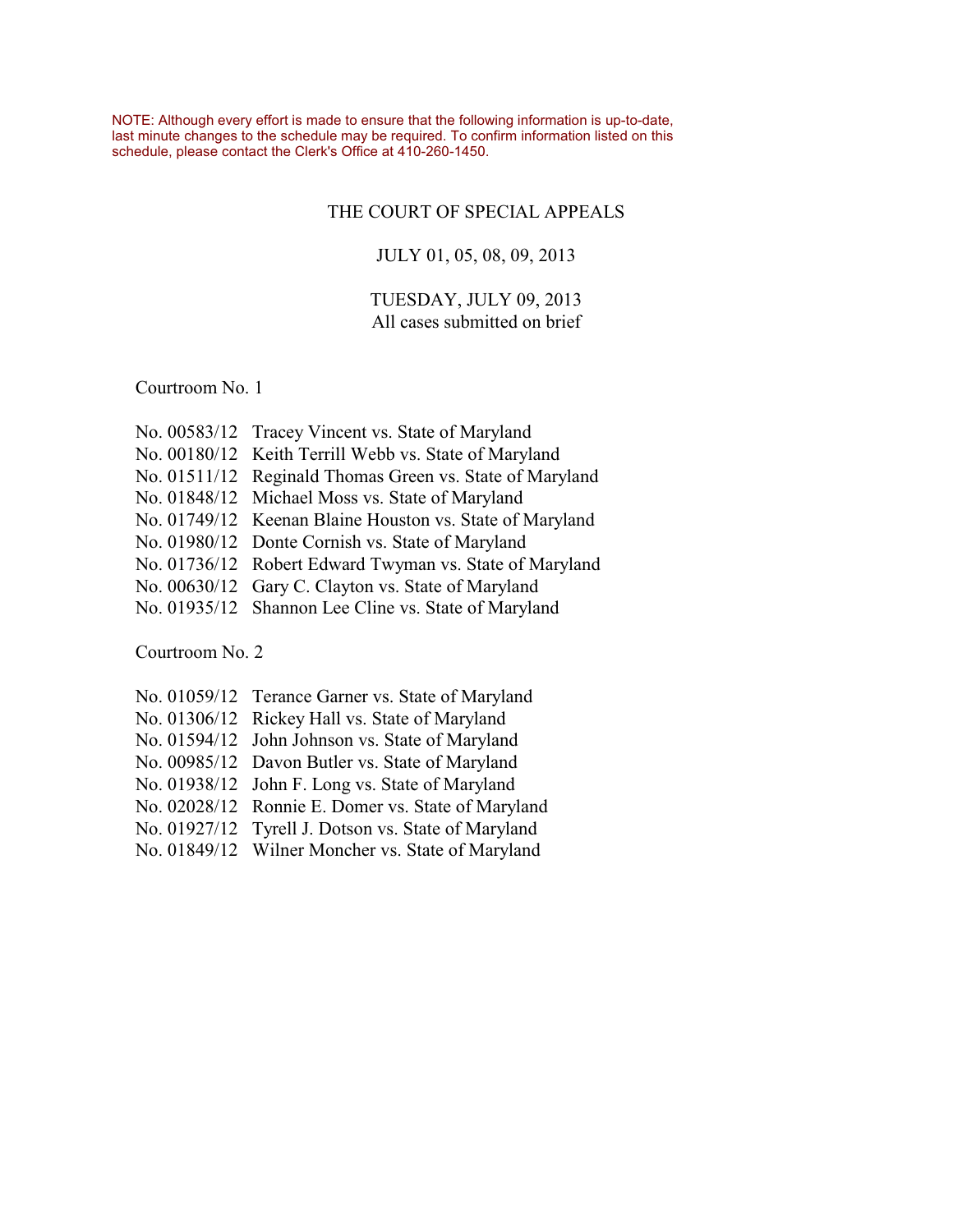# ADMINISTRATIVE ORDER

Pursuant to Maryland Rule 8-522(a), I hereby direct that oral argument in the month

of July be limited to 20 minutes per side, subject to the discretion of the hearing panel to

allow additional argument, not exceeding a total of 30 minutes per side.

This directive applies only to cases scheduled in July, 2013.

Chief Judge's signature appears on original Administrative Order

Dated: May 21, 2013